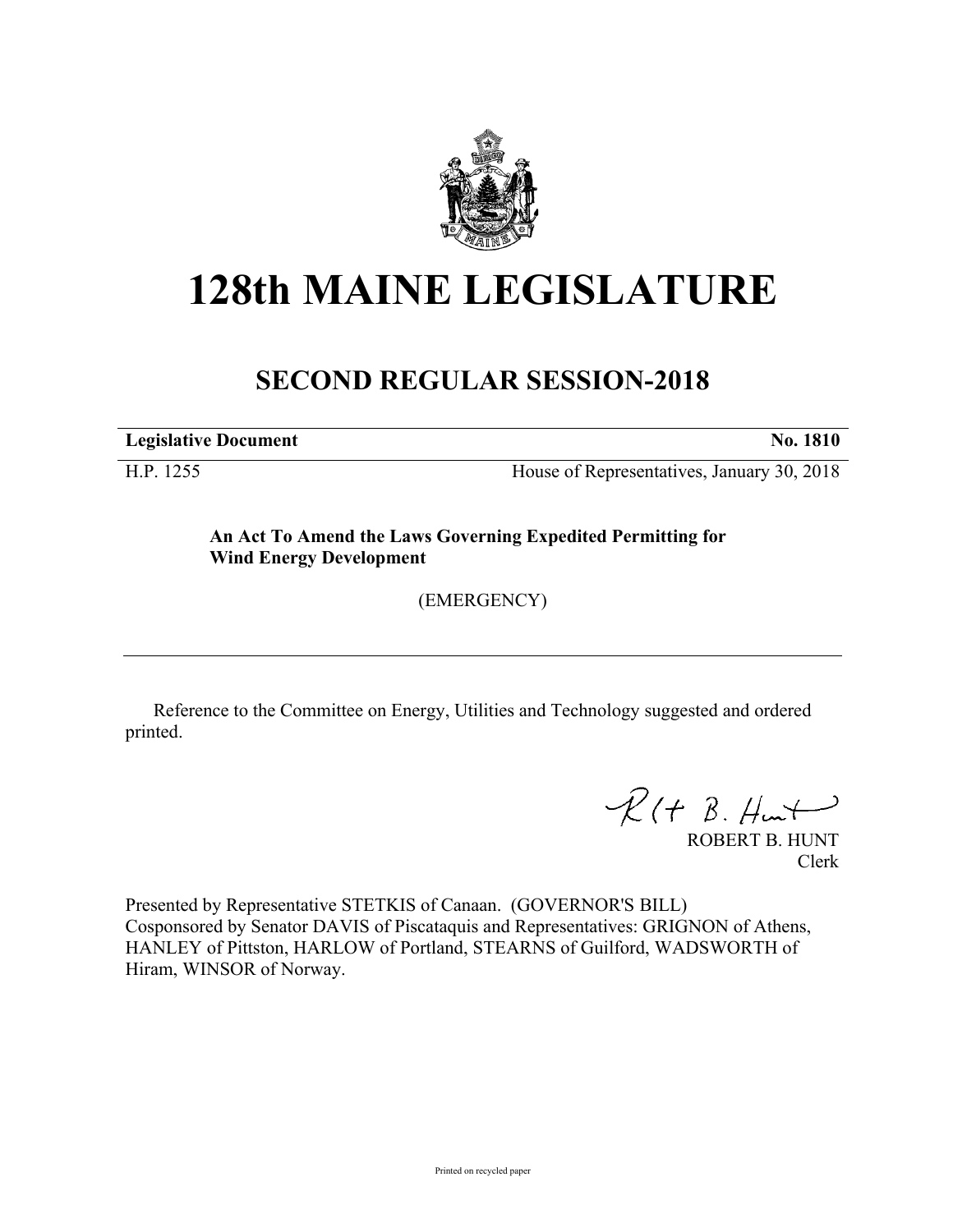- **Emergency preamble. Whereas,** acts and resolves of the Legislature do not become effective until 90 days after adjournment unless enacted as emergencies; and
- **Whereas,** the laws governing expedited permitting for wind energy development do not adequately restrict wind energy development from areas where it is inappropriate; and
- **Whereas,** the Legislature anticipates an increase in the number of wind energy development proposals in the future; and
- **Whereas,** the changes made by this legislation need to take effect as soon as possible to avoid allowing development to proceed in areas where its impacts would be untenably harmful; and
- **Whereas,** in the judgment of the Legislature, these facts create an emergency within the meaning of the Constitution of Maine and require the following legislation as immediately necessary for the preservation of the public peace, health and safety; now, therefore,
- **Be it enacted by the People of the State of Maine as follows:**
- **Sec. 1. 35-A MRSA §3451, sub-§3,** as amended by PL 2015, c. 265, §3 and affected by §10, is further amended to read:
- **3. Expedited permitting area.** "Expedited permitting area" means:
- 18 A. The organized areas of the State in their entirety, but not including waters subject to tidal influence, so that the edge of the area that is subject to tidal action during the highest tide level for the year in which an activity is proposed as identified in tide 21 tables published by the United States Department of Commerce, National Oceanic and Atmospheric Administration, National Ocean Service defines the boundary of the expedited permitting area on lands abutting waters subject to tidal influence portion of Aroostook County that includes the Town of St. Francis, St. John Plantation, the Town of Fort Kent, the Town of Wallagrass, the Town of Eagle Lake, Winterville Plantation, T14 R6 W.E.L.S., the Town of Portage Lake, Nashville Plantation, Garfield Plantation, T10 R6 W.E.L.S., Oxbow Plantation, the portion of Aroostook County east of those municipalities and also all municipalities in Aroostook County that are wholly located south of the northernmost extent of Penobscot County, excluding Cary Plantation and Molunkus Township; and
- B. Specified places within the unorganized and deorganized areas that are identified by rule by the Maine Land Use Planning Commission in accordance with this chapter.
- **Sec. 2. 35-A MRSA §3451, sub-§10-B,** as reallocated by RR 2015, c. 1, §39, is amended to read:
- **10-B. Viewshed of a scenic resource of state or national significance.** "Viewshed of a scenic resource of state or national significance" means the geographic area as viewed from a scenic resource of state or national significance that includes the proposed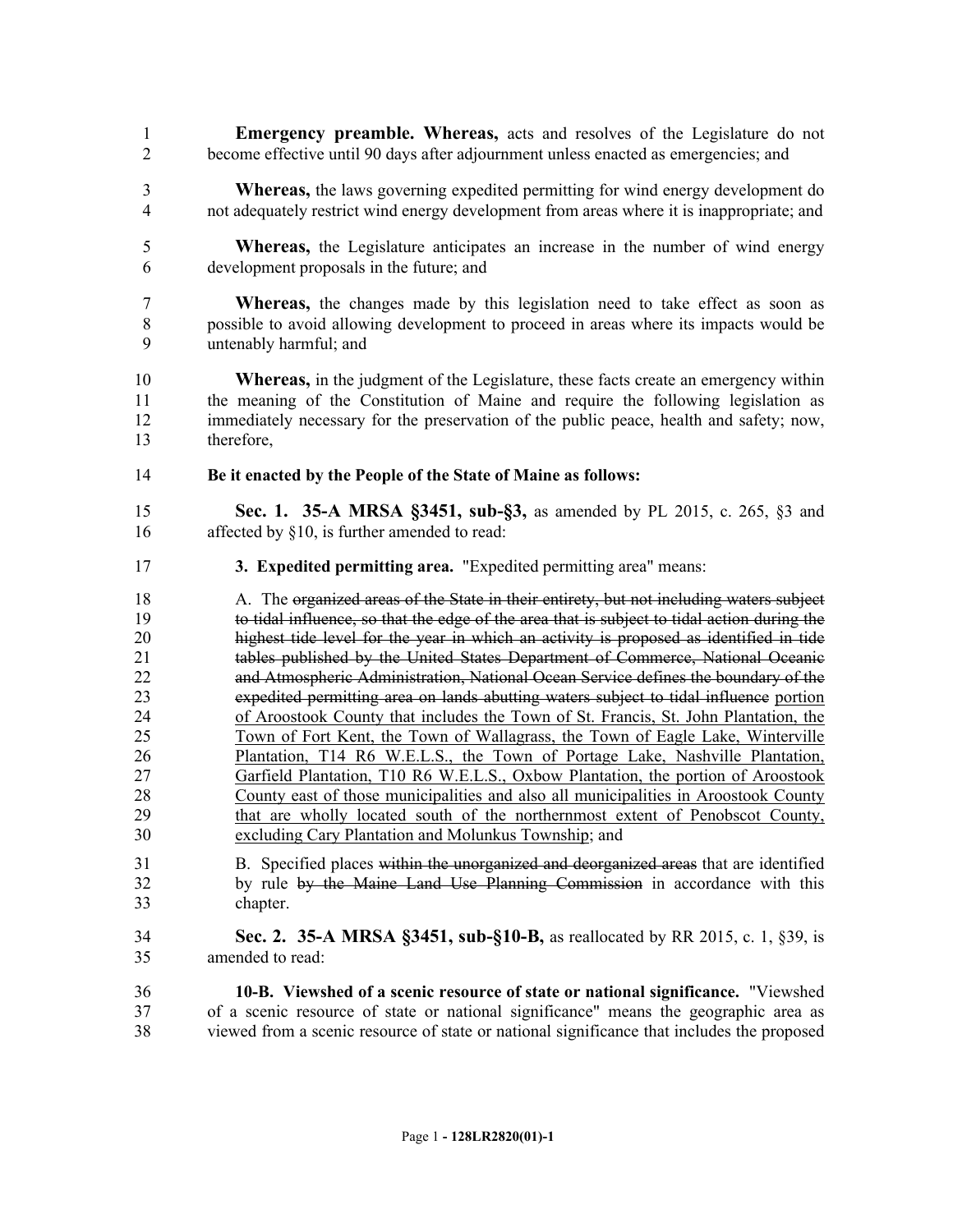wind energy development. The viewshed of a scenic resource of state or national 2 significance may include the proposed wind energy development visible from a single<br>3 viewer position or the proposed wind energy development visible from multiple viewer viewer position or the proposed wind energy development visible from multiple viewer positions. The viewshed of a scenic resource of state or national significance is limited to 5 the geographic area within 8 40 miles, measured horizontally, from the proposed wind energy development's generating facilities.

 **Sec. 3. 35-A MRSA §3452, sub-§3,** as amended by PL 2015, c. 190, §4, is further amended to read:

 **3. Evaluation criteria.** In making its determination pursuant to subsection 1, and in determining whether an applicant for an expedited wind energy development must provide a visual impact assessment in accordance with subsection 4, the primary siting authority shall consider:

- A. The significance of the potentially affected scenic resource of state or national significance;
- B. The existing character of the surrounding area;
- C. The expectations of the typical viewer;
- D. The expedited wind energy development's purpose and the context of the proposed activity;
- E. The extent, nature and duration of potentially affected public uses of the scenic resource of state or national significance and the potential effect of the generating facilities' presence on the public's continued use and enjoyment of the scenic resource of state or national significance; and
- F. The scope and scale of the potential effect of views of the generating facilities on the scenic resource of state or national significance, including but not limited to issues related to the number and extent of turbines visible from the scenic resource of state or national significance, the distance from the scenic resource of state or national significance and the effect of prominent features of the development on the landscape.
- In applying these criteria, the primary siting authority shall consider the primary impact and the cumulative scenic impact or effect of the development during both day and night on scenic resources of state or national significance. In evaluating cumulative scenic impact or effect associated with sequential observation, the department shall consider, in addition to the criteria in this subsection, the distance between viewpoints on the linear route and other forms of development along the linear route that effect the expectation of the user of the scenic resource of state or national significance. A finding by the primary siting authority that the development's generating facilities are a highly visible feature in the landscape is not a solely sufficient basis for determination that an expedited wind energy project has an unreasonable adverse effect on the scenic character and existing uses related to scenic character of a scenic resource of state or national significance. In making its determination under subsection 1, the primary siting authority shall consider insignificant the effects of portions of the development's generating facilities located